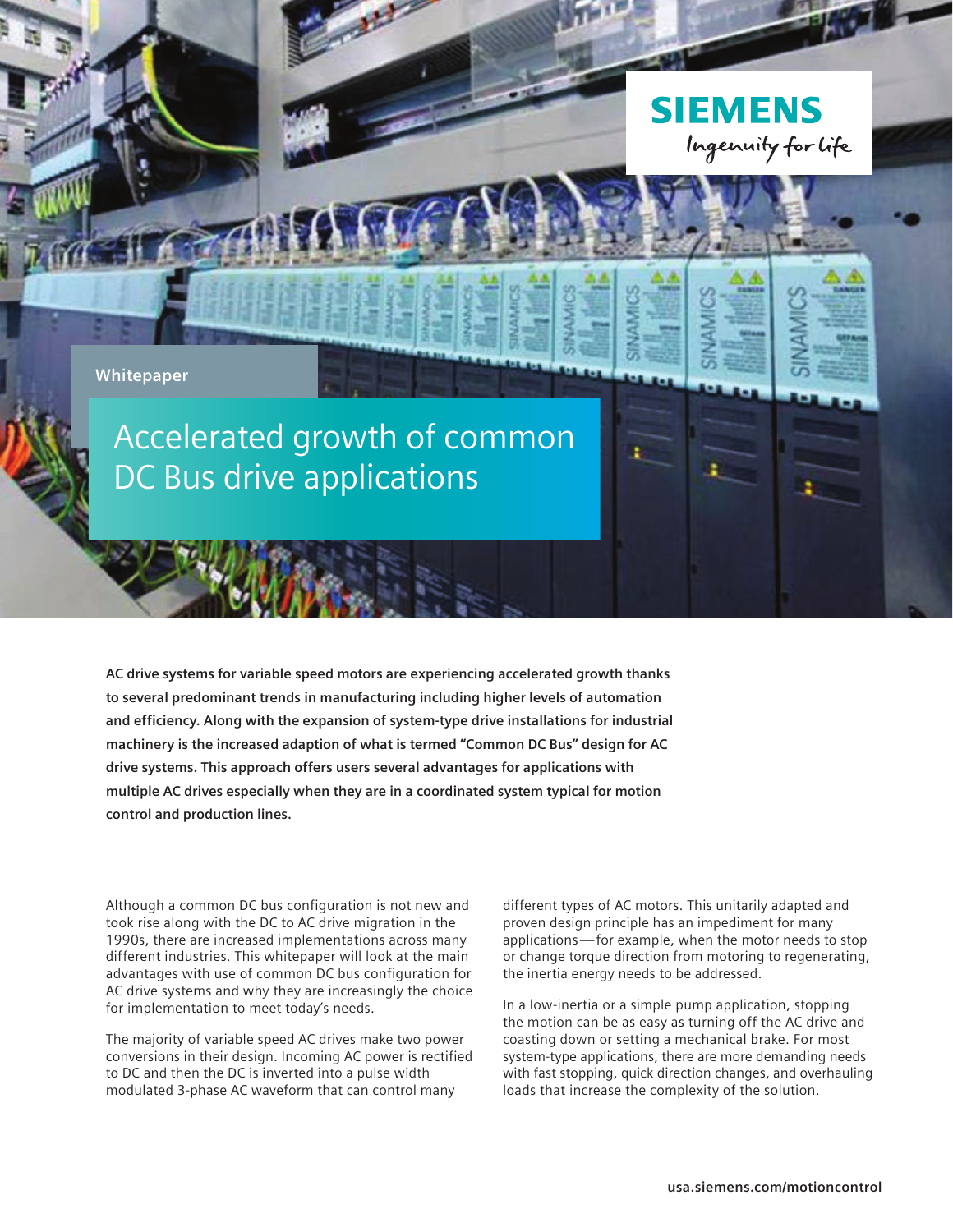The most widely found solution in AC drives is to use dynamic braking which incorporates a switching device and resistor to dissipate the energy into heat. In addition to the added components, the biggest undesirable effect in DB braking is the wasting of energy into heat to get rid of the regenerative power. Cost-effectively recovering this regenerative power is an increasing concern and plays well into the design of a common DC bus drive system that typically consist of a single unit for the AC to DC conversion, and multiple DC to AC motor inverter units all commonly connected to the DC bus.

**Figure 1 (left):** Example with DB braking

**Figure 2 (right):** Example with four motor inverters



When regenerative power is fed back to the drive through the motor inverter, the DC bus voltage rises and can cause a fault condition if not addressed. In a stand-alone drive, it is very typical to use dynamic braking to dissipate the energy as stated previously. In a common DC bus drive system, the regenerative energy sent back can be utilized to power other motoring axis through the shared DC bus design. This can eliminate the wasting of energy and reduces the supply power, which can be substantial in many applications such as unwinders and hoists that have considerable regenerative load cycles or motion profiles with fast and frequent deceleration characteristics.



**Figure 3:** Recovery of regenerative power in the DC bus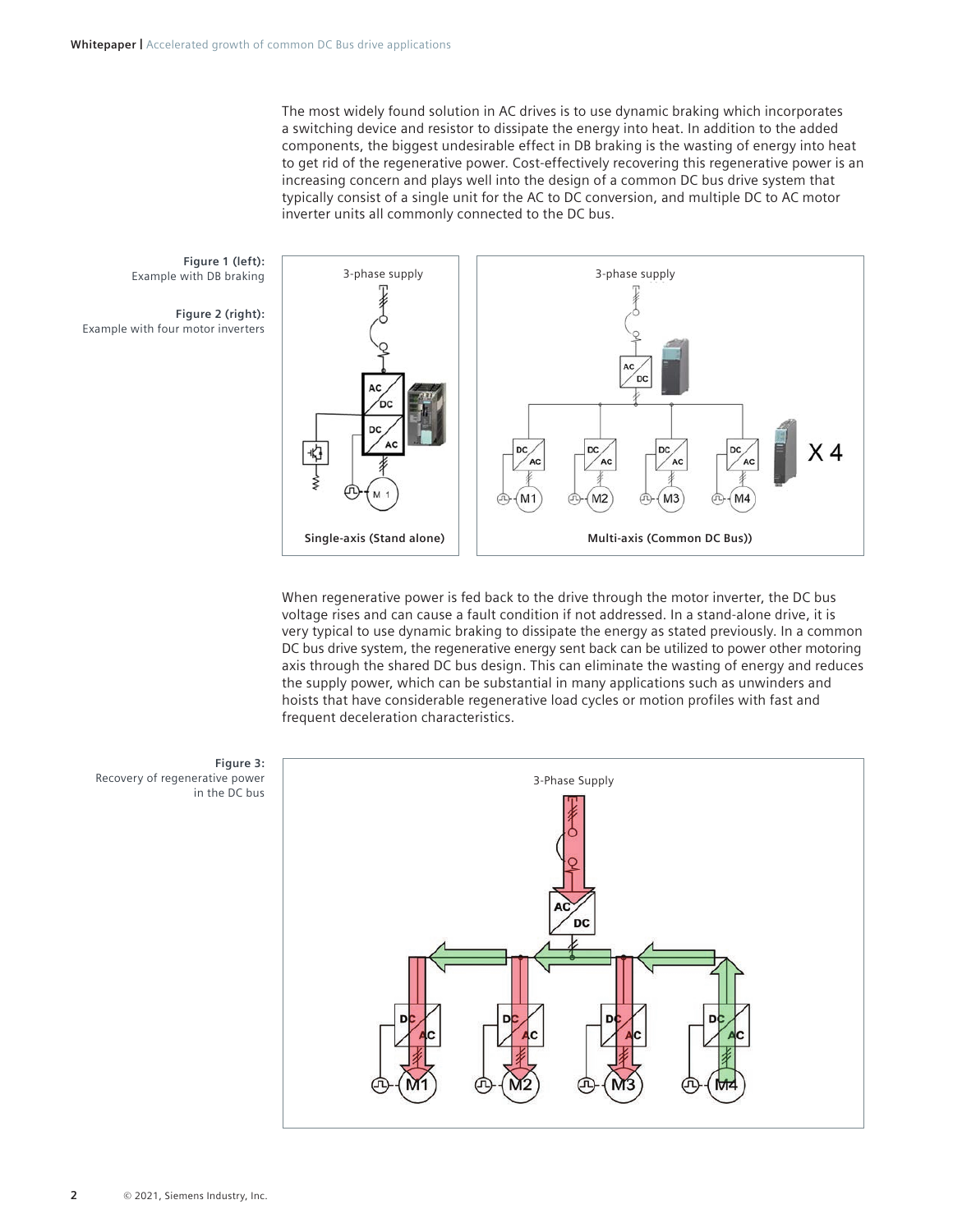In a common DC bus system, if conditions exist where more power is being regenerated than can be used by the motoring axis, then dynamic braking can also be used — but in such applications, a line regenerative system can be a better solution. Line regenerative systems can feed power back onto the power supply albeit at a substantial cost. Due to the hardware cost of line regeneration, stand-alone drives rarely utilize this technology, but with the economy of scale in using multi-axis common DC bus system, the adder of one common hardware component is more neglectable. In addition, due to what is termed the coincidence factor on sizing the AC to DC feed on common DC bus applications, this single feed is typically sized much less than the sum of the rated loads making this functionality more economical.



**Figure 4** Recovery of regenerative power to power feed

In comparison to several stand-alone drives, each with its own line components versus a multi-axis system with one set of line components, additional savings are clearly found in the reduction of hardware components, cabinet space, wiring and other cost factors. With modern increases in computing power, a single processor can now operate multiple inverter sections further reducing cost and allowing flexibility in the separation of power components from control electronics in the cabinet layout now popular with arc flash mitigation.

Power storage devices such as batteries and ultra-capacitors are an emerging trend added in with drive systems. These devices typically connect to DC power, making common DC bus drive systems well positioned for this trend, as well as the go to solution when efficiency and power storage is paramount. In recent years, addressing the needs for power dip ride through or the ability to buffer peak loads in production machinery without oversizing the complete system have bolstered the growth of common DC bus drive systems.

## **Conclusion**

Common DC bus drive systems offer a number of advantages in size, cost, efficiency and ease of adapting to power regenerative capability or power storage. When implementing a common DC bus drive system, it is important to use a product that has been designed for this capability. Connecting the DC bus of AC drives not designed for this configuration can lead to disastrous results and unsafe conditions. Additionally, observe the ampacity limits of the DC bus and any group fusing requirements in the drive manuals and make sure the product you select has been listed for common DC bus connection in the product certifications.